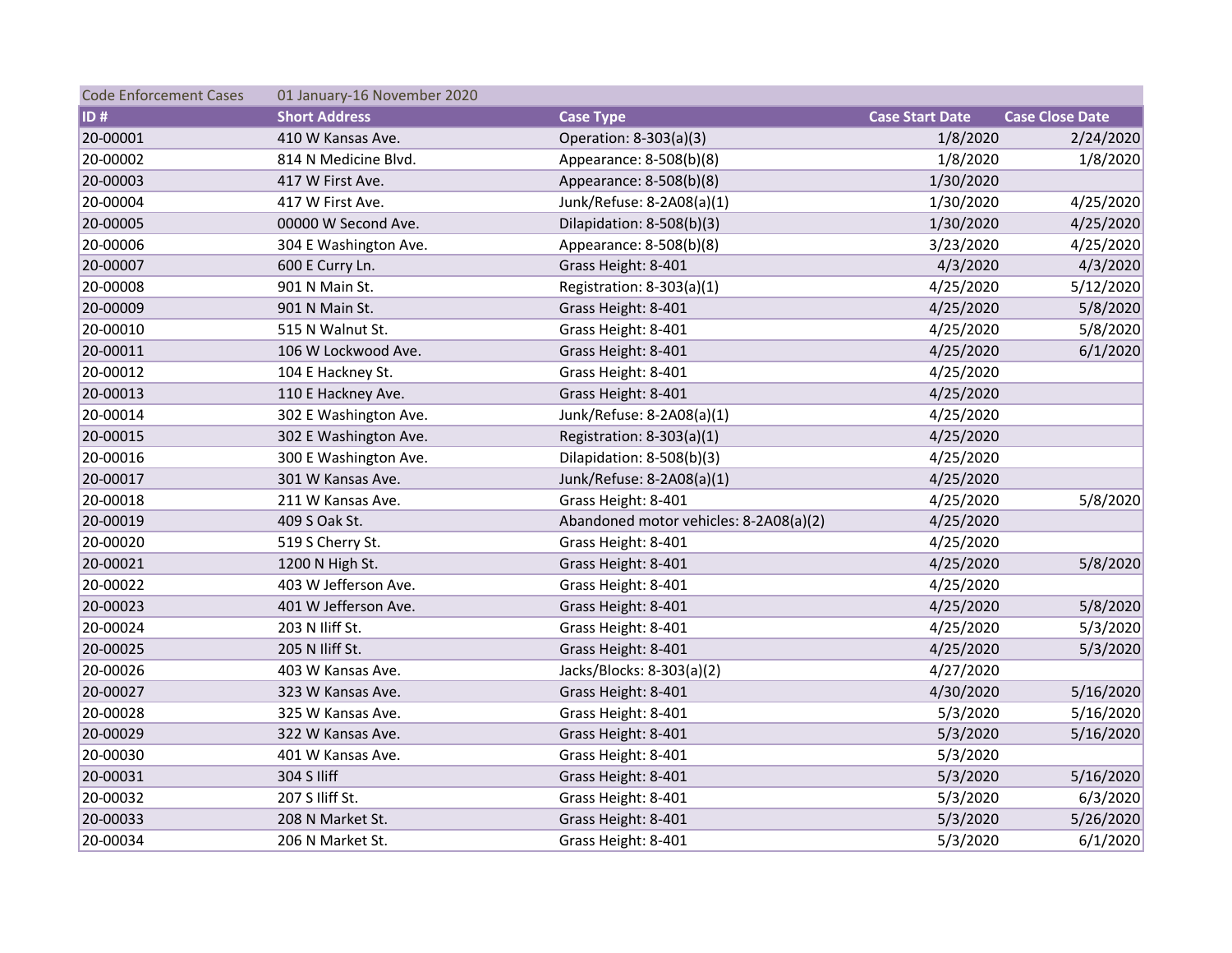| 20-00035 | 200 N Market St.      | Grass Height: 8-401                    | 5/3/2020  |           |
|----------|-----------------------|----------------------------------------|-----------|-----------|
| 20-00036 | 204 W Lincoln Ave.    | Grass habitat: 8-401                   | 5/3/2020  | 5/4/2020  |
| 20-00037 | 223 E First Ave.      | Abandoned motor vehicles: 8-2A08(a)(2) | 5/3/2020  |           |
| 20-00038 | 223 E First Ave.      | Grass Height: 8-401                    | 5/3/2020  | 6/3/2020  |
| 20-00039 | 404 N Main St.        | Grass Height: 8-401                    | 5/3/2020  |           |
| 20-00040 | 205 W First Ave.      | Registration: 8-303(a)(1)              | 5/3/2020  |           |
| 20-00041 | 306 W Jefferson Ave.  | Grass Height: 8-401                    | 5/8/2020  |           |
| 20-00042 | 306 W Washington Ave. | Grass Height: 8-401                    | 5/8/2020  | 5/25/2020 |
| 20-00043 | 306 W Washington Ave. | Accessory Structure: 8-2A08(b)(2)      | 5/8/2020  |           |
| 20-00044 | 105 S Oak St.         | Grass Height: 8-401                    | 5/8/2020  |           |
| 20-00045 | 804 N B-Way St.       | Junk/Refuse: 8-2A08(a)(1)              | 5/16/2020 | 8/7/2020  |
| 20-00046 | 804 N B-Way St.       | Abandoned motor vehicles: 8-2A08(a)(2) | 5/16/2020 |           |
| 20-00047 | 804 N B-Way St.       | Grass Height: 8-401                    | 5/16/2020 | 8/7/2020  |
| 20-00048 | 801 N Cedar St.       | Pruning: 13-313                        | 5/16/2020 | 6/7/2020  |
| 20-00049 | 410 S Main St.        | Furniture: 8-2A08(a)(3)                | 5/16/2020 |           |
| 20-00050 | 409 N Main St.        | Abandoned motor vehicles: 8-2A08(a)(2) | 5/16/2020 |           |
| 20-00051 | 409 N Main St.        | Refrigerators: 8-2A08(a)(3)            | 5/16/2020 |           |
| 20-00052 | 309 N Orchard St.     | Grass Height: 8-401                    | 5/16/2020 |           |
| 20-00053 | 400 W Jefferson Ave.  | Grass Height: 8-401                    | 5/16/2020 |           |
| 20-00054 | 609 N Oak St.         | Grass Height: 8-401                    | 5/16/2020 | 6/8/2020  |
| 20-00055 | 409 N Main St.        | Fences: 8-201(h)                       | 5/16/2020 | 5/16/2020 |
| 20-00056 | 409 N Main St.        | Barriers/Fences: 8-2A08(b)(3)          | 5/16/2020 | 5/16/2020 |
| 20-00057 | 304 W Fowler Ave.     | Grass Height: 8-401                    | 5/16/2020 | 5/19/2020 |
| 20-00058 | 00000 S Cleveland     | Grass Height: 8-401                    | 5/16/2020 | 5/19/2020 |
| 20-00059 | 300 S Spring St.      | Grass habitat: 8-401                   | 5/25/2020 | 6/7/2020  |
| 20-00060 | 321 S Oak St.         | Grass Height: 8-401                    | 5/25/2020 |           |
| 20-00061 | 311 S Iliff St.       | Grass Height: 8-401                    | 5/25/2020 | 6/13/2020 |
| 20-00062 | 305 W Jefferson Ave.  | Grass Height: 8-401                    | 5/25/2020 |           |
| 20-00063 | 305 W Jefferson Ave.  | Dilapidation: 8-508(b)(3)              | 5/25/2020 |           |
| 20-00064 | 508 N Adams St.       | Registration: 8-303(a)(1)              | 5/25/2020 |           |
| 20-00065 | 306 S Walnut St.      | Grass habitat: 8-401                   | 5/31/2020 |           |
| 20-00066 | 306 S Walnut St.      | Equipment: 8-2A08(a)(1)                | 5/31/2020 |           |
| 20-00067 | 400 S Walnut St.      | Grass Height: 8-401                    | 5/31/2020 | 6/13/2020 |
| 20-00068 | 215 N Oak St.         | Grass Height: 8-401                    | 5/31/2020 |           |
| 20-00069 | 305 N Main St.        | Grass Height: 8-401                    | 5/31/2020 |           |
| 20-00070 | 910 N Cedar St.       | Grass Height: 8-401                    | 6/7/2020  | 6/19/2020 |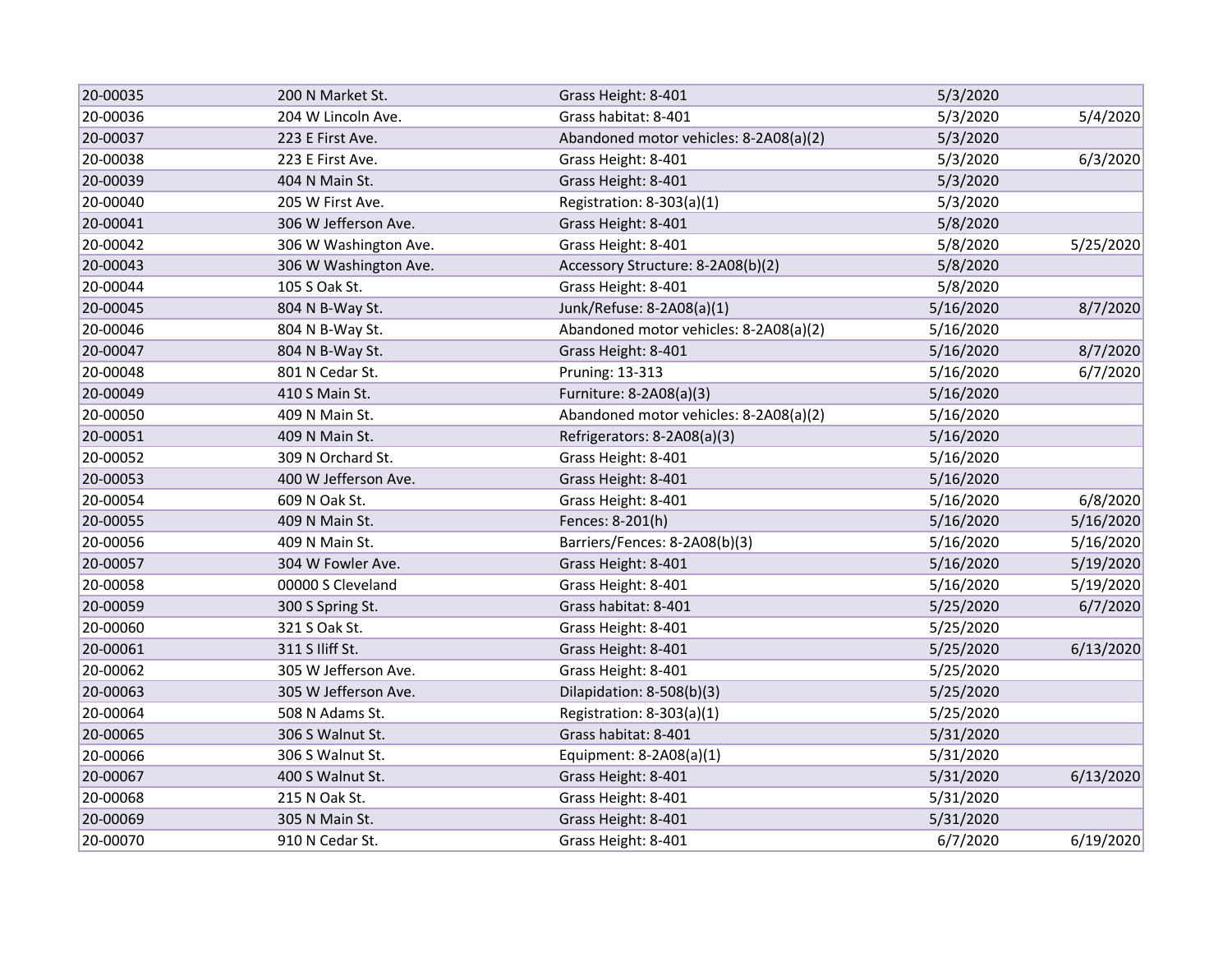| 20-00071 | 205 E Washington Ave. | Grass Height: 8-401                    | 6/7/2020  | 6/19/2020 |
|----------|-----------------------|----------------------------------------|-----------|-----------|
| 20-00072 | 203 S Spring St.      | Grass Height: 8-401                    | 6/7/2020  | 6/19/2020 |
| 20-00073 | 403 N Main St.        | Grass habitat: 8-401                   | 6/7/2020  |           |
| 20-00074 | 401 S Spring St.      | Grass Height: 8-401                    | 6/7/2020  | 6/19/2020 |
| 20-00075 | 519 S Cherry St.      | Grass Height: 8-401                    | 6/7/2020  |           |
| 20-00076 | 201 W Fowler Ave.     | Grass Height: 8-401                    | 6/7/2020  | 7/11/2020 |
| 20-00077 | 526 S Oak St.         | Grass habitat: 8-401                   | 6/7/2020  |           |
| 20-00078 | 512 S Oak St.         | Grass Height: 8-401                    | 6/7/2020  |           |
| 20-00079 | 514 S Oak St.         | Abandoned motor vehicles: 8-2A08(a)(2) | 6/7/2020  |           |
| 20-00080 | 535 S Cherry St.      | Grass Height: 8-401                    | 6/7/2020  | 6/22/2020 |
| 20-00081 | 401 W Jefferson Ave.  | Grass Height: 8-401                    | 6/13/2020 |           |
| 20-00082 | 403 W Jefferson Ave.  | Grass Height: 8-401                    | 6/13/2020 |           |
| 20-00083 |                       | Tires: 8-2A08(a)(1)                    | 6/15/2020 | 6/15/2020 |
| 20-00084 | 300 W Stolp Ave.      | Environment: 8-508(b)(2)               | 6/4/2020  | 9/15/2020 |
| 20-00085 | 527 S Cherry St.      | Grass Height: 8-401                    | 6/19/2020 |           |
| 20-00086 | 330 N Cedar St.       | Tires: 8-2A08(a)(1)                    | 6/19/2020 |           |
| 20-00087 | 330 N Cedar St.       | Grass Height: 8-401                    | 6/19/2020 | 7/11/2020 |
| 20-00088 | 304 S Iliff           | Grass Height: 8-401                    | 6/27/2020 | 7/6/2020  |
| 20-00089 | 531 S Cherry St.      | Registration: 8-303(a)(1)              | 6/27/2020 |           |
| 20-00090 | 413 N Main St.        | Grass Height: 8-401                    | 6/27/2020 | 8/11/2020 |
| 20-00091 | 106 E Lockwood Ave.   | Grass Height: 8-401                    | 6/27/2020 | 7/14/2020 |
| 20-00092 | 200 N Market St.      | Dilapidation: 8-508(b)(3)              | 6/27/2020 |           |
| 20-00093 | 206 N Market St.      | Appearance: 8-508(b)(8)                | 6/27/2020 |           |
| 20-00094 | 908 N Oak St.         | Pruning: 13-313                        | 7/11/2020 |           |
| 20-00095 | 912 N Oak St.         | Grass Height: 8-401                    | 7/11/2020 |           |
| 20-00096 | 305 W Jefferson Ave.  | Pruning: 13-313                        | 7/11/2020 |           |
| 20-00097 | 306 W Jefferson Ave.  | Grass Height: 8-401                    | 7/11/2020 |           |
| 20-00098 | 403 W Hibbard Ave.    | Grass Height: 8-401                    | 7/11/2020 |           |
| 20-00099 | 401 W Hibbard Ave.    | Grass Height: 8-401                    | 7/11/2020 | 8/7/2020  |
| 20-00100 | 306 S Walnut St.      | Grass Height: 8-401                    | 7/11/2020 |           |
| 20-00101 | 104 E Robie Ave.      | Grass Height: 8-401                    | 7/24/2020 | 7/24/2020 |
| 20-00102 | 401 W Jefferson Ave.  | Grass Height: 8-401                    | 7/24/2020 |           |
| 20-00103 | 403 W Jefferson Ave.  | Grass Height: 8-401                    | 7/24/2020 |           |
| 20-00104 | 500 N Oak St.         | Grass Height: 8-401                    | 7/24/2020 | 7/28/2020 |
| 20-00105 | 208 W Stolp Ave.      | Grass Height: 8-401                    | 7/24/2020 | 8/7/2020  |
| 20-00106 | 322 W Kansas Ave.     | Grass Height: 8-401                    | 7/24/2020 |           |